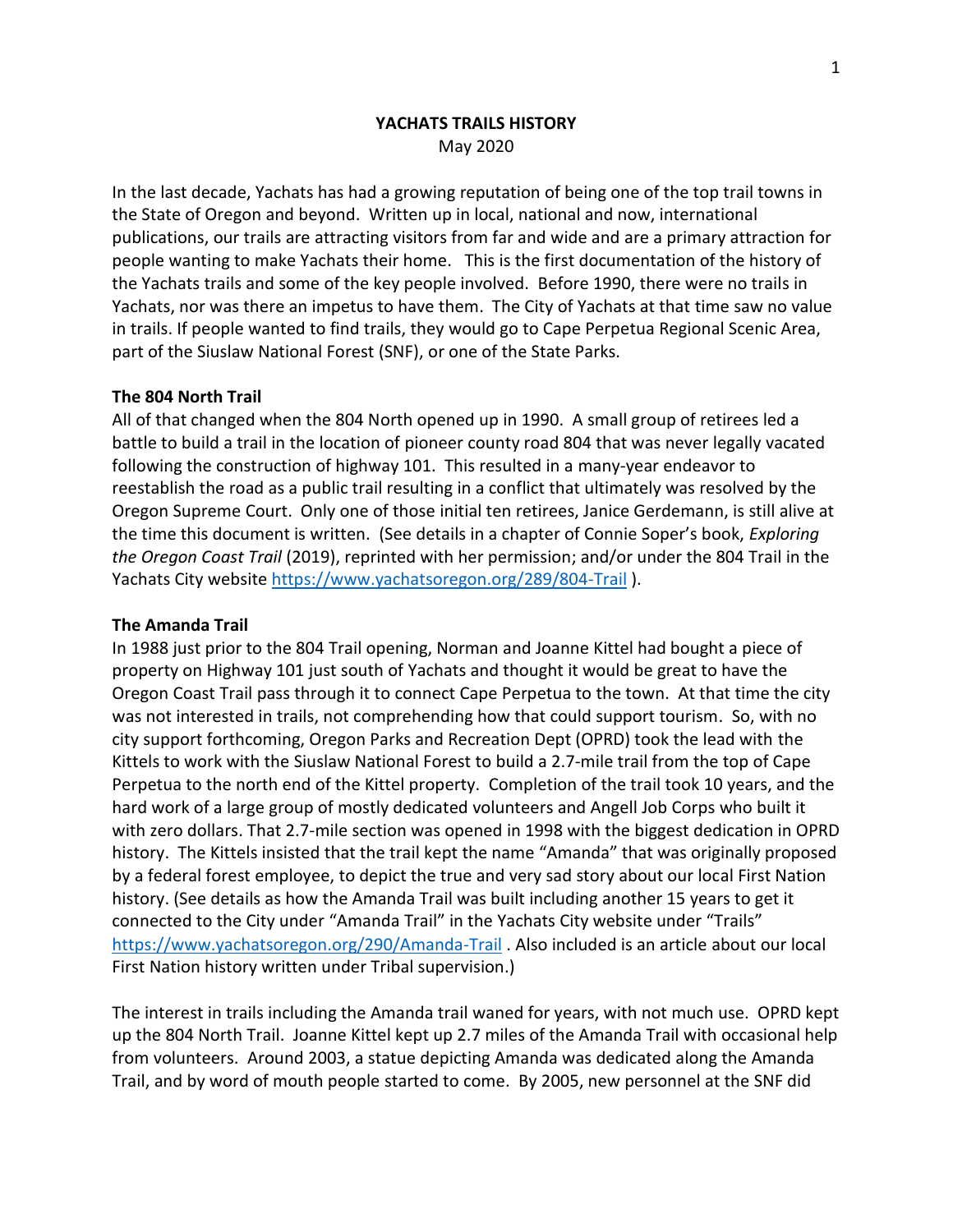their part to maintain the federal side of the Amanda Trail as the public interest was growing and demanded its use.

By the mid-2000's there were several individuals who were extremely supportive to the early development of trails in Yachats. One was Lee Corbin, who became the Mayor of Yachats, and two businesspeople, Linda Hetzler who bought and developed the Drift Inn and Drew Roslund of the Fireside and Overleaf Resorts. The Chamber of Commerce also began to recognize the value of trails to tourism and got on board. Mayor Corbin was instrumental in the mediation to get the 804 South Trail dispute resolved and trail built. He also was also responsible for having the Oregon Dept. of Transportation (ODOT) move Highway 101 over by about 6 feet to allow safer walking and bike passage between Ocean View Drive and the bridge over the Yachats River. When his four-year term was up, the Yachats City Council created a position called, "Trails Czar" which Lee was appointed to continue his trail development. In 2006, he created a small ad-hoc group of individuals who were going to develop more trails in and around Yachats. Jerry and Kathleen Sand, Andrea Scharf, and eventually a newcomer (and future Mayor) by the name of Ron Brean joined. Their next project was the Prospect Trail that traversed from East 2<sup>nd</sup> St. to Radar Road; not an easy task given the bottom section was an old road that was overgrown and covered up and the middle section was a numbered shell midden. But again, with careful ingenuity it was completed. Despite its demise caused by a blow out with a city water pipe, it was rebuilt. Prospect Park is now a sight to behold, thanks to the leadership and generous efforts of Craig Berdie and Sharon Christensen and continued support of the Yachats Trail Crew. (See details as to how the Prospect came into being, elsewhere in this document and also in the City website under Trails

<https://www.yachatsoregon.org/294/Prospect-Trail-Garden> .)

This little informal group took on some remarkable trail projects in addition to the Prospect Trail. That will be covered a bit later, but first more on a parallel endeavor.

In 2005, when Yachats resident Leslie Carter found out Joanne Kittel was taking care of the Amanda Trail for years by herself, she was incensed. Leslie created the first Trails crew to help maintain the Amanda trail. That little crew was made up of Leslie, Joanne, Nancy McCarty, Greg and Nan Scott, Jerry and Kathleen Sand, and Don Niskanen. Betty Bahn provided botanical advice as she had done during the construction of the Amanda and Prospect Trails. Several times a year this group would maintain the portion of the Amanda Trail on the Kittel property. OPRD was grateful and provided materials. That little group morphed into a larger group which took on building the Prospect Trail.

### **The Yachats Trail Committee**

In 2009, Greg Scott, then City Council member, realized how important these trails were to the welfare of our little community, and to the town's economic development. He convinced the Council to include trails officially under the auspices of the City of Yachats and its Parks & Commons Commission with the formation of a Trails Committee with a small budget. A Trails Committee chairperson, Lauralee Svensgaard was appointed, whose had a wealth of trail building experience. Lauralee helped the Committee develop a mission statement, a trails logo,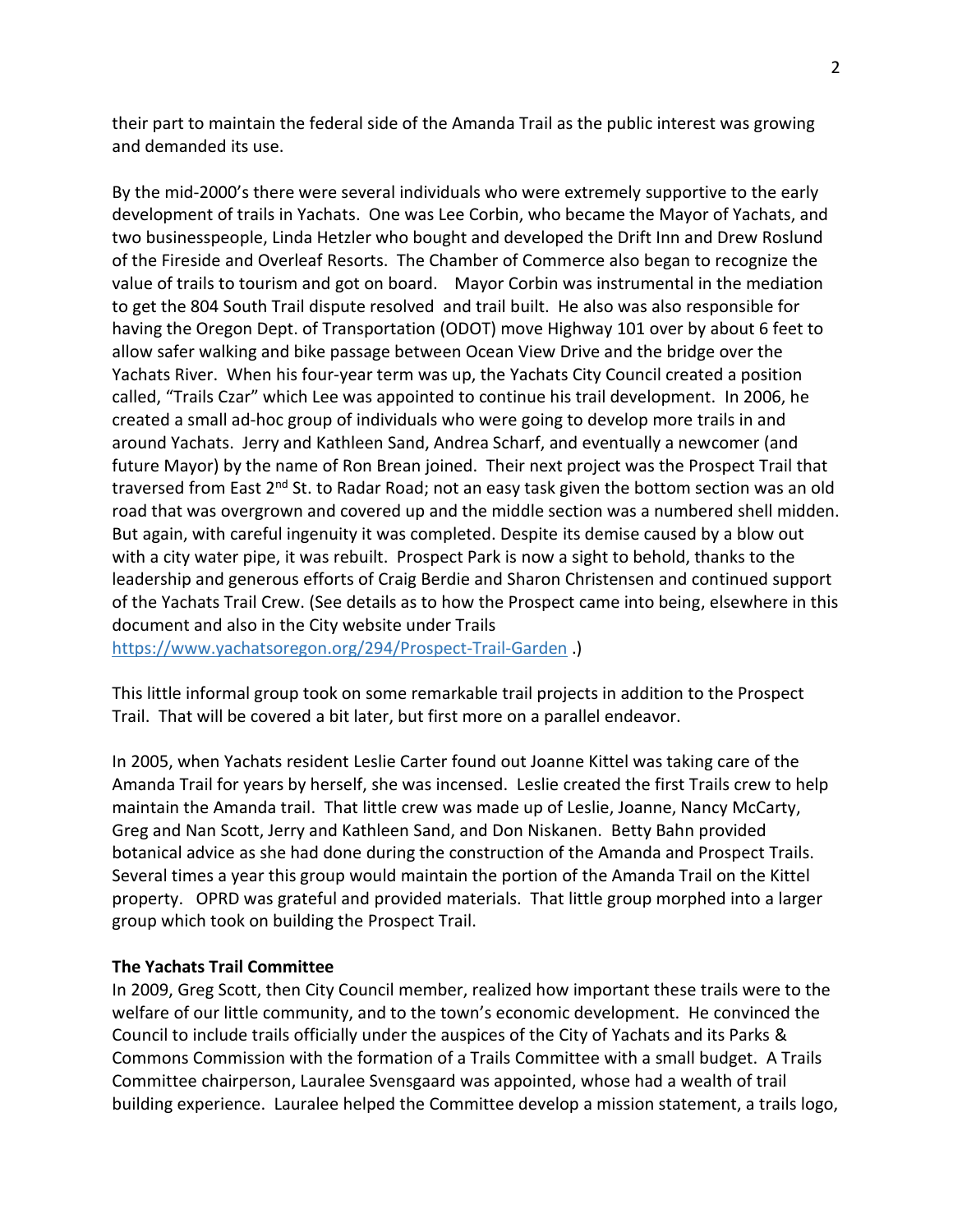assigned trail leaders, and eventually bought tools and vests, etc. (Interesting aside: The Trails Committee logo ultimately became the official city logo.) Inter-governmental agreements were formed with the SNF, ODOT and SNF to maintain trails in and around Yachats on their properties. Linda Hetzler, always true to her word, supported all the trail crew members with free appetizers and drinks at the Drift Inn after each work session. An invasive weed focus was incorporated into the Trails Committee. Events were developed in collaboration with SNF, OPRD and the local Tribes including annual National Trails Days, New Year Day Peace Hikes; 804 North Ivy Pulls, the latter sponsored by the Overleaf / Fireside Resorts. Additionally, the Trails crew has picnics and holiday parties. Twice a month then and now, and sometimes more often, the Trails crew is out building, rehabbing and maintaining our trail system.

## **The Prospect Garden and Trail**

In 2006, residents of Yachats initiated a plan to develop a trail through city property, an area overrun by blackberry, English ivy, morning glory and every weed known to Yachats. Armed with a trail plan drawn by local landscape architect, Jerry Sands, then owner of Gerdemann Botanical Preserve and with an archeological assessment, approval was given by the City.

In 2007, an intrepid group of Yachats' volunteers and youth from Angel Job Corps attacked and cleared a few feet on either side of an ad-hoc path through an eyesore of a road easement to establish a Yachats trail. Native plants were introduced. In 2009 a broken water main, broke and washed out the trail and garden between  $2^{nd}$  and  $3^{rd}$  Streets.

In 2010, Leslie Carter, a long-term resident, tireless community volunteer and frequent walker of this Yachats trail passed away. Her neighbors organized the placement a memorial bench, the delightful structure that residents and visitors alike, enjoy as they look out toward our amazing landscape. Further memorials have followed a way to remember and celebrate our community of Yachatians.

In 2010-12, a group led by Yachats Trails Committee leader, Lauralee Svendsgaard worked to create a demonstration garden of native plants. Thanks to the dedication of many Yachats citizens, this area became a garden. However, it takes persistence and constant care to maintain a garden in our luscious climate. By 2014, despite efforts of the Yachats Trails crew, the garden was overrun by weeds. In a third iteration, the Trails team again cleared the area and replaced a few plants. About this time, the trail became part of the Yachats tsunami evacuation system.

Without constant maintenance, though, the garden was again totally overrun. In 2016, Craig Berdie and Sharon Christensen volunteered to provide the required on-going weeding. Once again, the trails crew came in and did a macro-clearing. The couple expanded the garden on both the south and east ends to encompass the whole lot.

The focus was still to use primarily native plants as the non-native plantings often did not flourish or in some cases became invasive. More importantly, native plantings provide an opportunity to help restore the area to the original habitat known to the Indigenous peoples.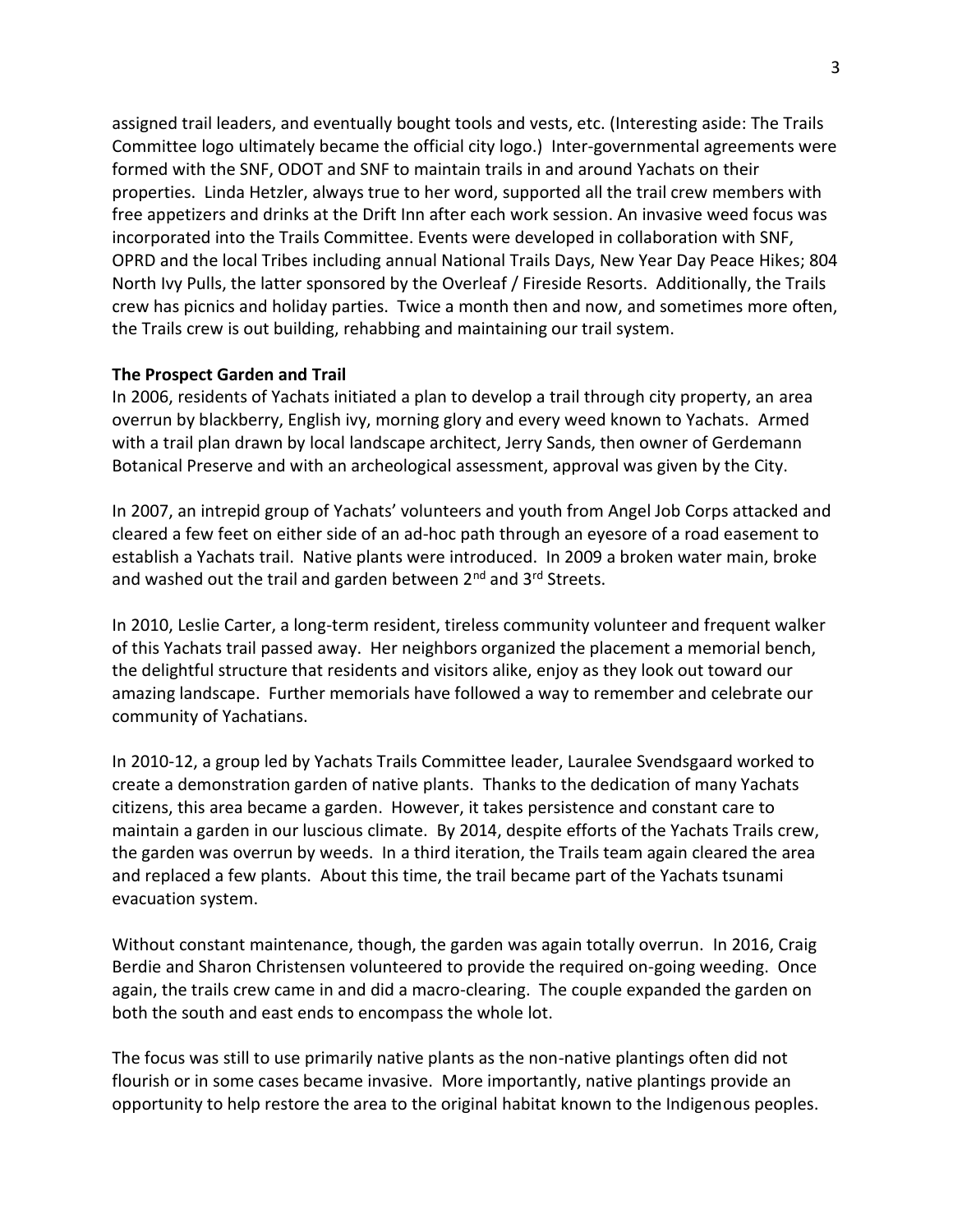Native plants are adapted to our wet winters and very dry summers. Native plants also provide habitat for the native bees and mammals.

Over 300 native plants have been installed since 2016. Most were donated by Yachatians and the Trails Committee. The volunteer efforts of the locals keep the garden weed free (almost). The Yachats Trails crew regularly has work sessions to maintain the path, install wood chips and help with weeding. It truly takes the village to create and maintain this place. A place to take a deep breath and enjoy some peace.

### **The YaXaik Trail**

Jim and Janice Gerdemann who developed the Gerdemann Botanical Preserve [https://www.yachatsoregon.org/292/Gerdemann-Botanic-Preserve-Public-Footpat](https://www.yachatsoregon.org/292/Gerdemann-Botanic-Preserve-Public-Footpa)h had a dream of having a public trail that would traverse their Preserve. The Gerdemanns were part of the original 10 retirees that developed the 804 North Trail. The task of a trail traversing the Preserve seemed impossible due to the area being land-locked between private properties and the SNF. In 2006, Lee Corbin's ad-hoc trails group now under the auspices of Andrea Scharf figured out how this might happen. Unfortunately, even with support of several staff of SNF and permission from all 5 property owners to have that trail come through their respective properties, one high ranking SNF staff nixed the project. The group continued to work toward their goal and eventually the SNF agreed, and the trail was built and completed in 2013 with a huge celebration. This Trail, the "Ya'Xaik," is named after the only known name of a southern Alsea village in our area that existed for 6000 years or more. (See details about creation of the Ya'Xaik Trail in the City website under Ya'Xaik Trail <https://www.yachatsoregon.org/298/YaXaik-Trail> .)

### **Connecting the Amanda Trail**

The Amanda Trail south of town was not connected to the city despite efforts to convince ODOT that it could be done. Joanne Kittel asked for help from the ad-hoc trails group. Jerry Sand, landscape architect, conducted a survey and drew an accurate plan that convinced ODOT to go ahead with the 1/3 mile of new trail. The City with a much more supportive and appreciative City Council approved writing a grant and funding the matching money to construct this trail section. In 2009, 175 people came to the dedication. It was the first time Tribal members came to honor Amanda, the Trail, and acknowledge the community's awareness and appreciation of our local First Nation history. They have returned for the dedication of the Ya'Xaik Trail and have come many times after for local events.

# **Yachats Wetlands and Boardwalk**

The trails and boardwalk in the Yachats Commons are recent too. If you were here 20 years ago, that area was a mud pit full of garbage and dominated by ivy and blackberry. Practically, impenetrable, the only path was made by animals and used by the homeless for a temporary shelter and for drug deals to take place. It was a dream of Jerry Kraft, former City Council member and retired entomologist, to restore the wetlands to its glorious former self. (It had been filled in many years before when the Commons was a grammar school because of the fear children would drown in it.) Jerry also was one of the small volunteer group who did a 10-year